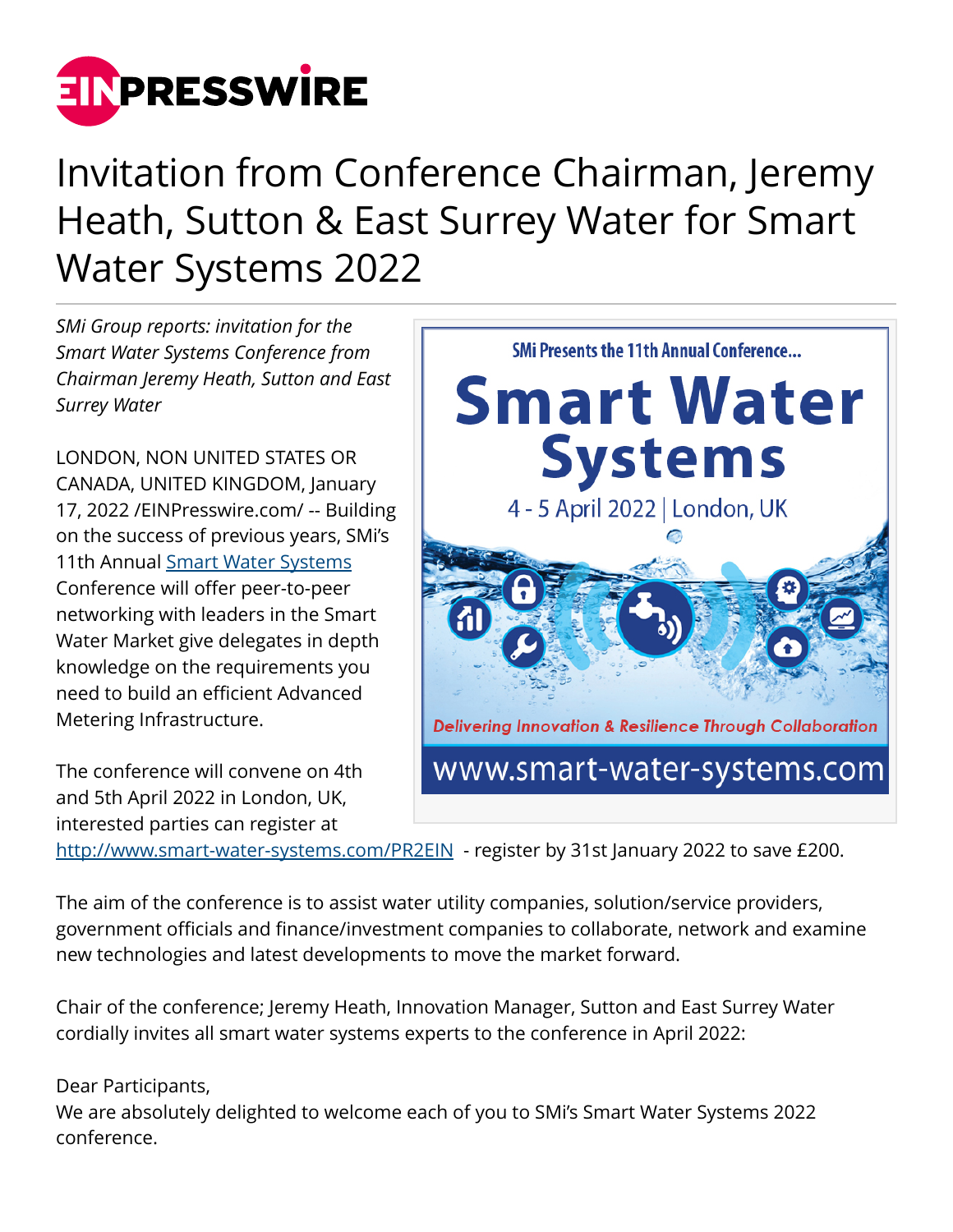In the late 1700's the UK experienced the industrial revolution. Huge advances, driven by the necessity to meet society's needs, coupled with the rapid adoption of new technologies, transformed our country.

Hundreds of years later we are seeing the digital revolution transform our world in the same way and once again, it is driven by societal need. As water providers, we are acutely aware of the pressing need to provide continual supplies of wholesome water, and yet at the same time, we are called to effectively manage ever decreasing supplies and ever-increasing demand.

We are challenged with ensuring that our production and network are continually available, and yet also maintained to the highest standards. As a result, we endeavour to use all the digital tools and experiences available to us, in order to achieve these demanding goals. This is the era of smart water…

As always, we have gathered together experts in smart water systems from all over the world, and we anticipate that this conference will provide an ideal opportunity to learn about, understand and discuss the very latest technical advancements. We look forward to seeing you there!

Yours Sincerely, Jeremy Heath, Innovation Manager, Sutton & East Surrey Water Plc (Conference Chair)

Visit the download centre for the latest brochure and past attendees list at [http://www.smart](http://www.smart-water-systems.com/PR2EIN)[water-systems.com/PR2EIN](http://www.smart-water-systems.com/PR2EIN) Sponsors: Diehl Metering | Electroscan Inc | Gutermann | Grundfos

For sponsorship enquiries contact Andrew Gibbons, Project Manager on +44 (0) 20 7827 6156 or e-mail agibbons@smi-online.co.uk For media enquiries or a press pass contact Marketing, Nikisha Galoria on +44 (0) 20 7827 6154 or email ngaloria@smi-online.co.uk

Smart Water Systems 4 -5 April 2022 London, UK #SmartWaterSystems <http://www.smart-water-systems.com/PR2EIN> --- ENDS ---

About [SMi Group:](http://www.smart-water-systems.com/PR2EIN)

Established since 1993, the SMi Group is a global event-production company that specializes in Business-to-Business Conferences, Workshops, Masterclasses and online Communities. We create and deliver events in the Defence, Security, [Energy](http://www.smart-water-systems.com/PR2EIN), Utilities, Finance and Pharmaceutical industries. We pride ourselves on having access to the world's most forward-thinking opinion